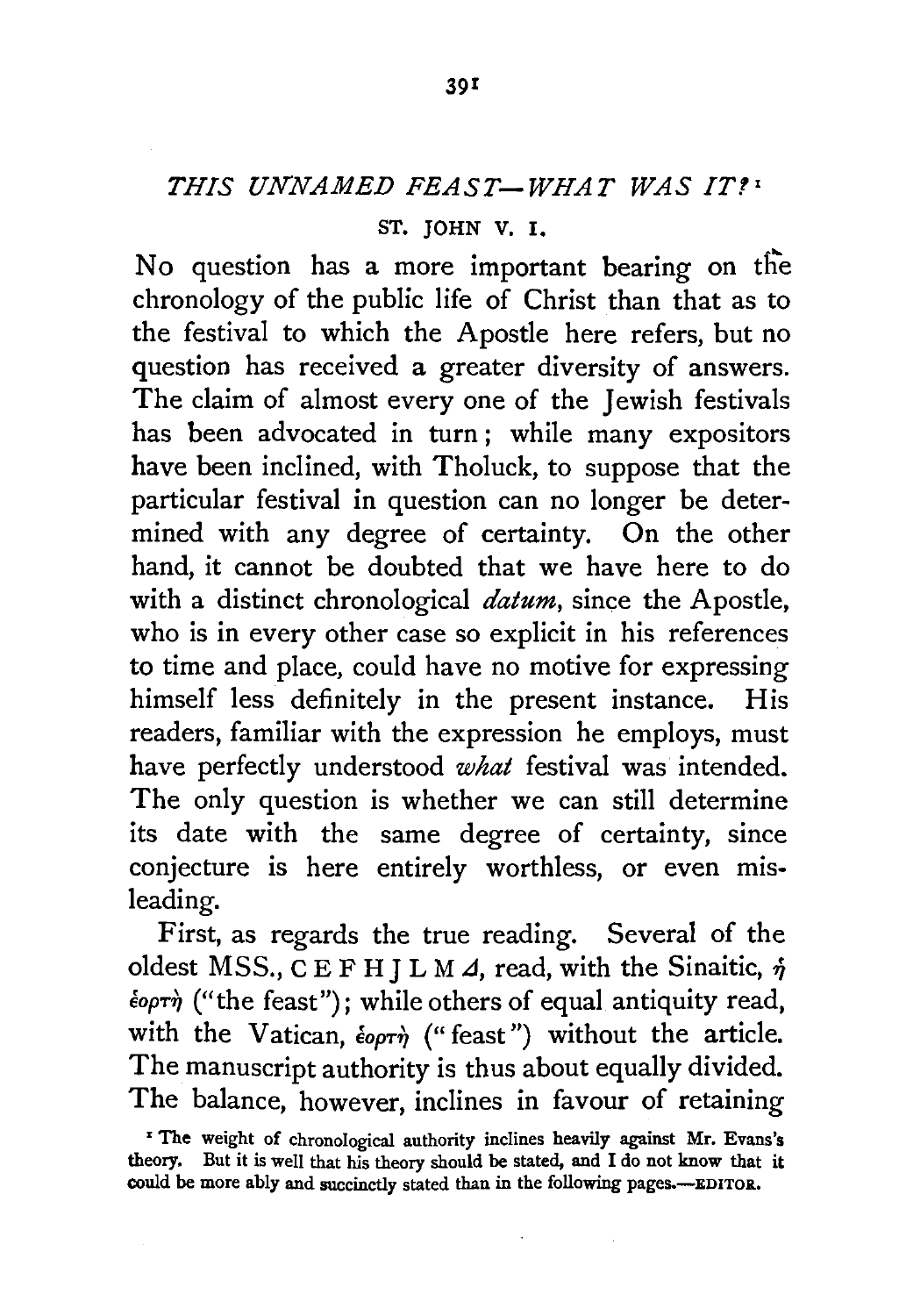the article, inasmuch as it is quite explicable that a copyist, uncertain what festival was intended, should omit the article, in order to render the expression as general as possible, but not at all explicable that he should insert one where it did not previously exist, and thus render the expression more definite than it was before. The authority of the Coptic version likewise is in favour of the article.

In any case it is certain that one of the great festivals is meant. Nor is it difficult, by the process of elimination, to shew that *only one* of these festivals can satisfy the conditions of the narrative.

I. In the first place, it cannot have been *Passover.*  The ministry of Christ began in the fifteenth year of Tiberius (Luke iii. 1, ff.). Tiberius died 16th March, A.D. 37, after a reign of twenty-three years. So Philo ( I \ ~ " " ~ \ (} "'\ "'\ .! > .1. I *T P'a wpo<>* TO£'> €'"orrw *€TTJ 'YTJ'> "a' a"""""TTTJ'> ava* 'I' ap.€110'>  $τ\delta$  *κράτος*)<sup>1</sup> and Quintilian. So also Eusebius and Epiphanius. Tacitus says, "Obtinuit arbitrium rei Romanæ tribus *ferme* et viginti annis."<sup>2</sup> His regnal years are thus usually counted from the beginning of A.D. 14, and Christ's ministry begins with A.D. 28. That ministry terminates with the Passover of A.D. 30. This date is established by the fact that the Paschal full moon appeared A.D. 30 on the evening of Friday, whereas in the previous year it appeared on the Monday evening, and in the following  $(A.D. 31)$  on the Tuesday evening, or-since Nisan of A.D. 31 was in all probability preceded by an intercalary month-on the Thursday evening. In A.D. 32 it appeared on the

<sup>•</sup> In the account of the embassy to Caligula, in which Philo himself occupied a principal place. **•** *Ann*, **vi.** 51.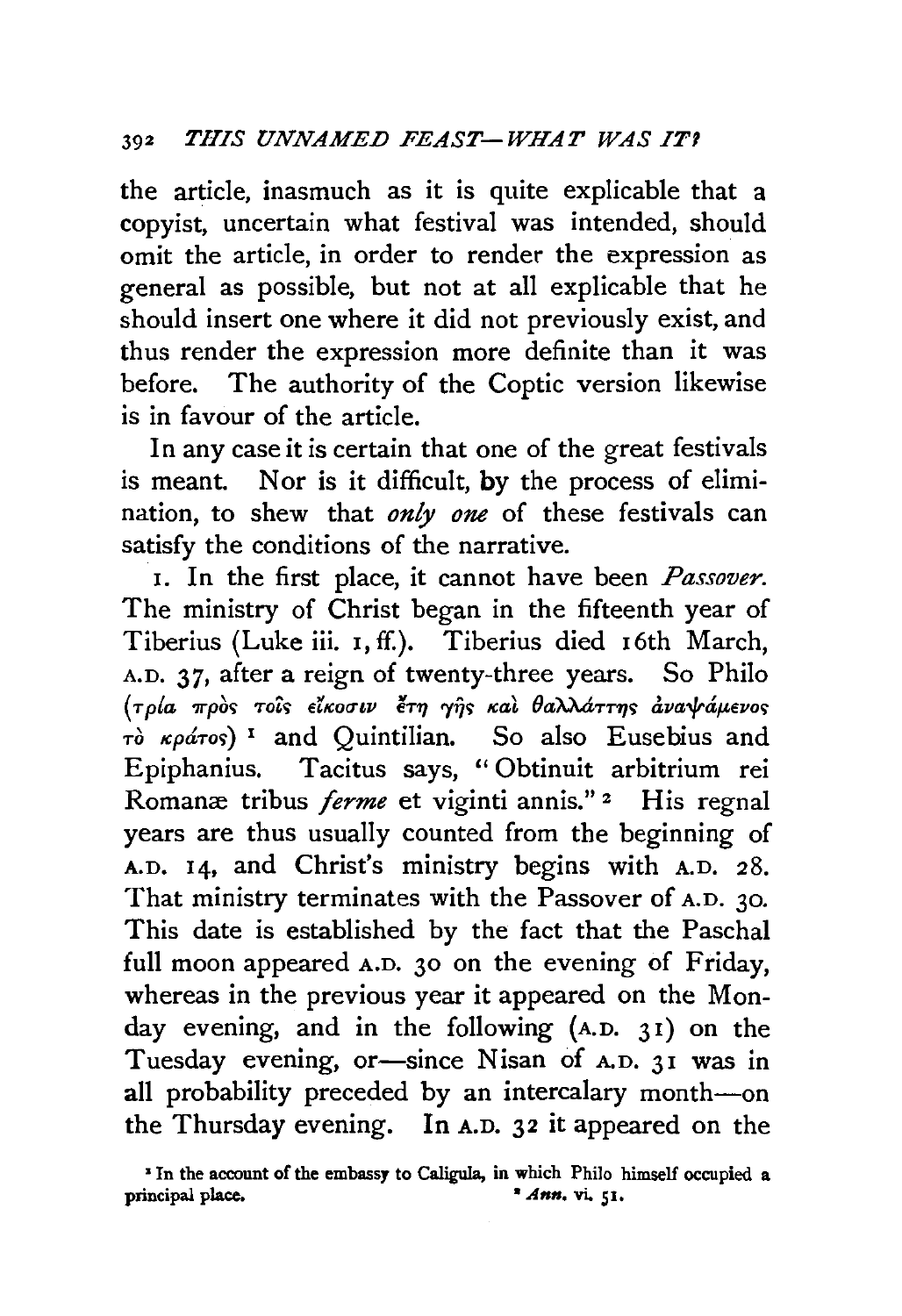evening of Monday. To the same year does the Chronicle of Phlegon point. This writer, who lived under Hadrian and is quoted by Eusebius, records the occurrence of a darkness at mid-day ( $\delta \rho \alpha \ell \kappa \tau \eta$ ) in the fourth year of the 202nd Olympiad. The fourth year is here given, by an error, for the *second*. The three Passovers, however, which intervened between the beginning of  $A.D. 28$  and the close of  $A.D. 30$  are all expressly mentioned by the Apostle (John ii. 13; vi. 4; xi. ss). Passover is therefore of necessity excluded.

2; Nor can the claim of *Pentecost* be urged with any degree of probability. It is never called *the* festival of the Jews, and would thus be only just possible in case the word  $\epsilon_{\rho\sigma\tau\eta}$  were here anarthrous.

3· The feast of *Dedication* has nothing in its favour. It is, moreover, known by the Apostle as  $\tau \hat{a}$   $\hat{\epsilon} \gamma \kappa a/\nu a$ , and not as  $\hat{\eta}$  éopth.

4· *Purim* has in its favour the fact that in A.D. 29 it fell at the close of the Sabbath. In support of its claim have accordingly been ranged some of the most distinguished names of the last thirty - five years. Nevertheless, the objections derived from the moral character of this festival are fatal to the supposition that its observance could have been sanctioned by Christ's presence.

S· There remains thus only the festal month of Tisri. That from the time of the Captivity this month as a whole was regarded as a time of festival *(ha-chag),*  is evident from *2* Chronicles v. 3. Be-chag, hû ha $ch\bar{o}$ *desh ha-shibi'i* - "At the festival, which is the seventh month." The LXX. accordingly, closely following the Hebrew text, reads in Ezekiel xlv. 25,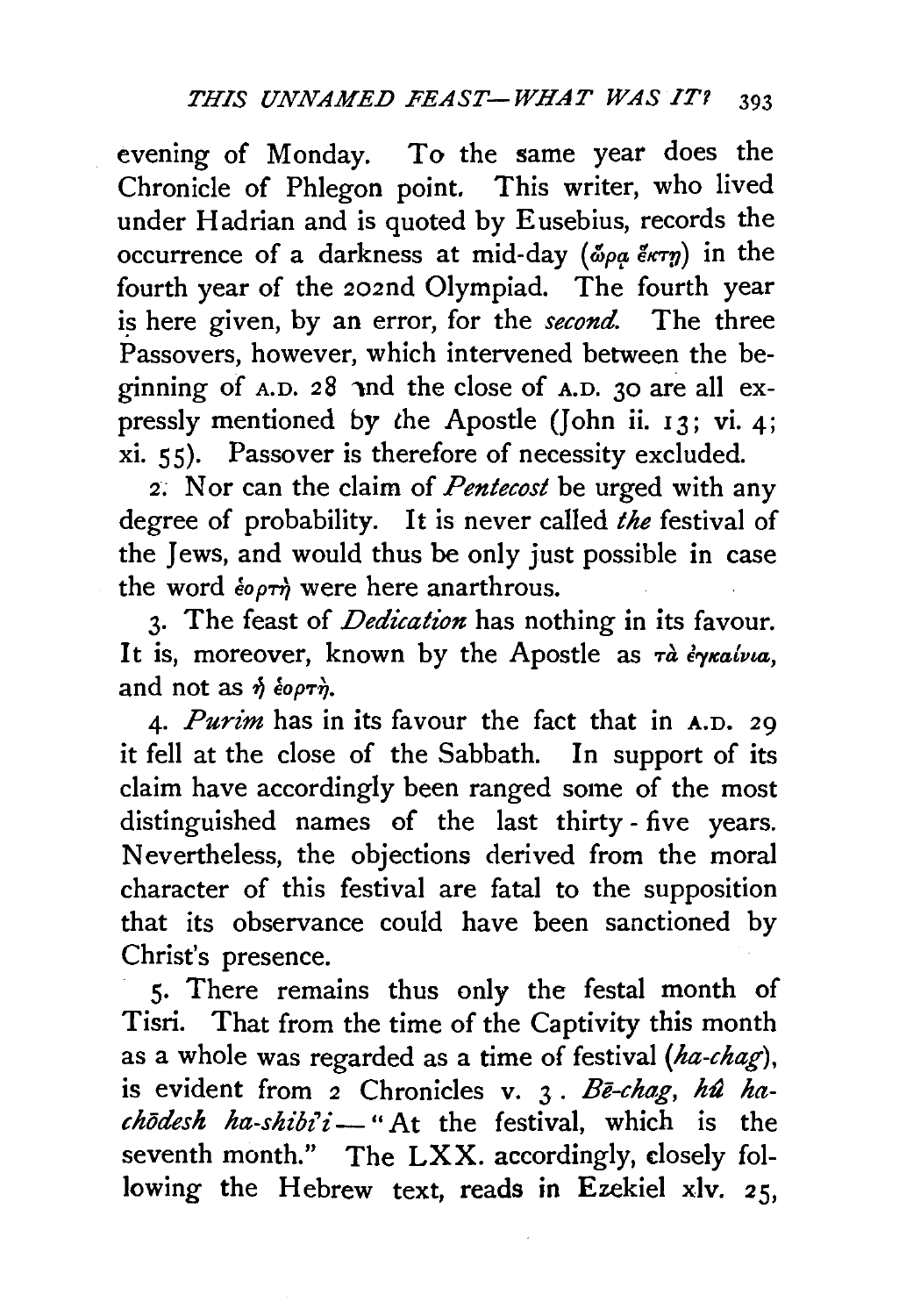" And in the seventh month, in the fifteenth day of the month, *at the festival*  $(e\nu \tau \hat{\eta} \dot{\epsilon} \circ \rho \tau \hat{\eta})$ , thou shalt do the same, seven days." To this period, I believe, Josephus *invariably* restricts the sense of  $\eta$   $\epsilon_{\text{opt}}$ , wherever the article does not contain a manifest reference to a festival mentioned shortly before. The  $\pi \rho \omega \tau \eta \tau \hat{\eta} s$  $\epsilon_{\text{opt}}\hat{\eta}_{\text{S}}$   $\hat{\eta}_{\mu}\epsilon_{\rho\alpha}$  of *Ant.* **v.** 1 § 5 forms no exception to this rule  $(cf, § 4)$ ; nor does the *ενστάσης της εκριτης* of *Ant.* viii.  $8 \xi \zeta$  afford it any support, because here the festival is more nearly defined. Josephus employs the expression *absolutely* in *Ant.*  $xiii. 13 \t{5 - \tau\hat{\eta}}s$  $\epsilon_{\text{opt}}\hat{\theta}_{\text{opt}}$   $\epsilon_{\text{opt}}$  = where, from the description given, there can be no question as to its denoting the autumnal festival of the Jewish year. Again, in *Ant.*  xiv. II § 5 ( $\epsilon$ νστάσης της  $\epsilon$ ν 'Ιεροσολύμοις έορτης), where we learn from the following section that the festival to which he alludes is that immediately preceding the battle of Philippi. The battle of Philippi was fought in October, B.C.  $42$ . It is thus the autumnal festival which is meant.

Again, *B. γ.* ii. 12 § 3 (πολλών αναβαινόντων 'Ιουδαίων  $\epsilon \pi i$   $\tau \gamma \nu$   $\epsilon$ op $\tau \gamma \nu$ ), where the term  $\frac{\partial u}{\partial \alpha} \beta a \nu \epsilon \nu$  necessarily has reference to one of the three *great festivals* enjoined by the law, and, as we see from § 6 (compared with *Ant.* xx. 7 § 1), denotes in this case the last before the Passover of A.D. 52. The autumnal festival of A.D. 51 must therefore be intended by Josephus.

The usage of Josephus with regard to this expression is thus established, nor is there any reason for supposing that the practice of the Apostle was at all different in this respect.

This festival properly began with the Day of Atone-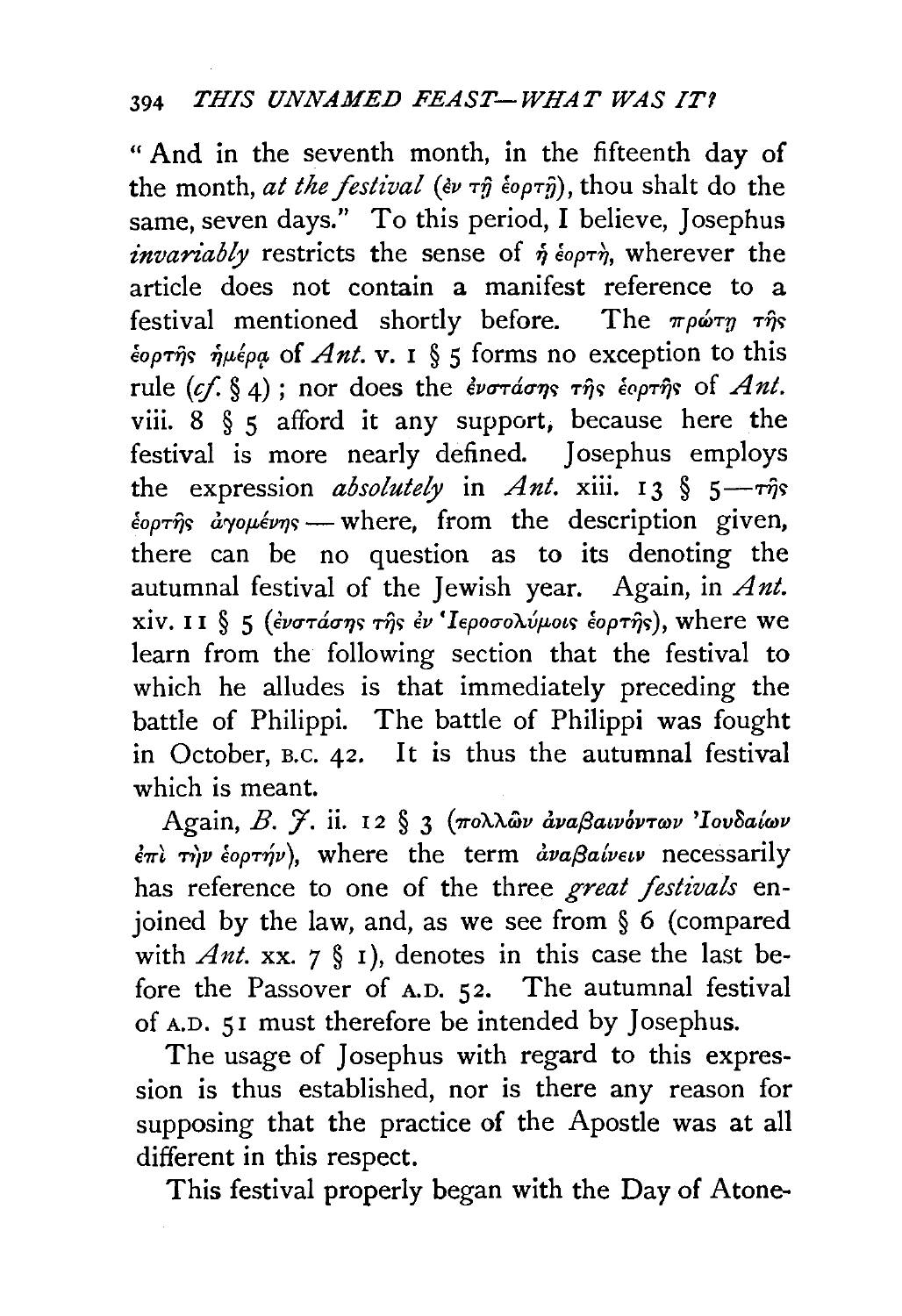ment ( $\eta$  έορτή της νηστείας), on the tenth day of the month, which bore a character wholly unique among the days of the Jewish year. As the thrice holy day of Convocation, it was a day peculiarly sacred in the estimation of the devout Jew; and for the Messiah of Israel the appointed rites of this day must, beyond those of any other, have proclaimed "the things concerning himself."

The Jews were wont to go up to Jerusalem about a week before the main festivals (John xi. 55; Josephus, *B.*  $\tilde{f}$ . vi. 5  $\$  3), and in the year 28 there were special reasons for desiring " to go up to *this* feast," inasmuch as the pilgrims would otherwise be delayed on their way by the intervention of the Sabbath, as well as the Day of Atonement, which began on the evening of the Sabbath. It is difficult therefore to resist the conclusion that in the year 28 the Lord went up to Jerusalem before the Day of Atonement ; and, if so, that on the eve of this day He healed the paralytic at the Pool of Bethesda.

As a certain result of the above examination, we arrive at the fact that the Apostle here refers, in language which does not admit of ambiguity, to the autumnal festival of the Jewish year, the *whole* of which was often included under the term "Feast of Tabernacles." What is in a high degree probable, is that the day on which the Lord wrought the miracle at the Pool of Bethesda was the Sabbath immediately preceding the Day of Atonement, apparently the *first*  Sabbath of his sojourn in Jerusalem at that time. It was this  $\epsilon_{\text{opt}}$  to which Christ in the following year declared He would not go up (John vii. 8), and to which He did not go up after A.D. 28.